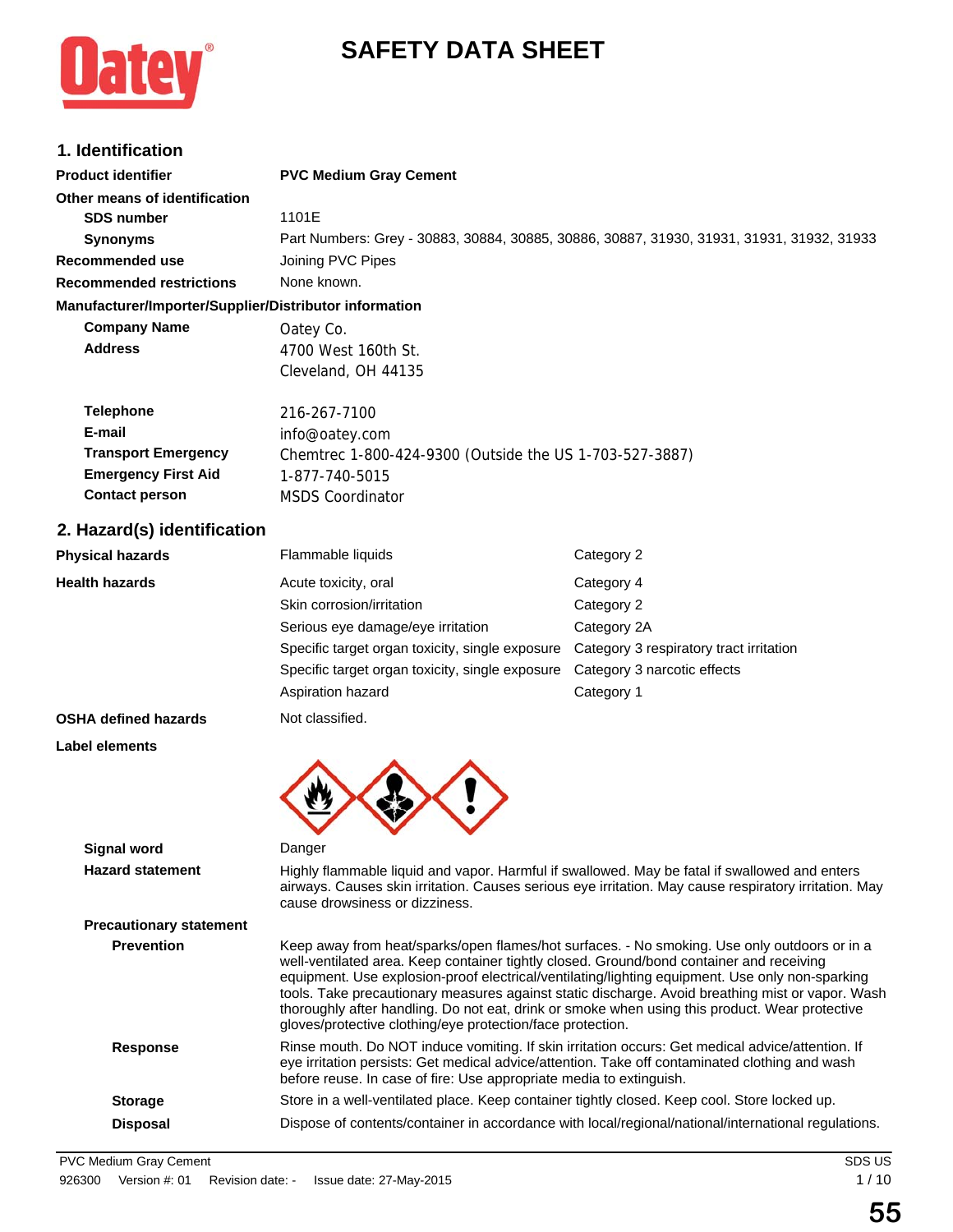Frequent or prolonged contact may defat and dry the skin, leading to discomfort and dermatitis. May form explosive peroxides. Contains a chemical classified by the US EPA as a suspected possible carcinogen.

#### **Supplemental information**

Not applicable.

**Mixtures**

## **3. Composition/information on ingredients**

| <b>MIXtures</b>                          |                   |           |
|------------------------------------------|-------------------|-----------|
| <b>Chemical name</b>                     | <b>CAS number</b> | %         |
| Furan, Tetrahydro-                       | 109-99-9          | $30 - 50$ |
| Acetone                                  | 67-64-1           | $10 - 25$ |
| Methyl ethyl ketone                      | 78-93-3           | $10 - 25$ |
| Polyvinyl chloride                       | 9002-86-2         | $12 - 20$ |
| Cyclohexanone                            | 108-94-1          | $10 - 20$ |
| <b>Fumed Silica</b>                      | 112945-52-5       | $1 - 5$   |
| Other components below reportable levels |                   | 0.3       |

\*Designates that a specific chemical identity and/or percentage of composition has been withheld as a trade secret.

#### **4. First-aid measures** Remove victim to fresh air and keep at rest in a position comfortable for breathing. Call a POISON CENTER or doctor/physician if you feel unwell. **Inhalation** Take off immediately all contaminated clothing. Wash with plenty of soap and water. If skin irritation occurs: Get medical advice/attention. Take off contaminated clothing and wash before reuse. **Skin contact** Immediately flush eyes with plenty of water for at least 15 minutes. Remove contact lenses, if present and easy to do. Continue rinsing. If eye irritation persists: Get medical advice/attention. **Eye contact** Call a physician or poison control center immediately. Do not induce vomiting. If vomiting occurs, keep head low so that stomach content doesn't get into the lungs. Aspiration may cause pulmonary edema and pneumonitis. **Ingestion** Symptoms may include stinging, tearing, redness, swelling, and blurred vision. Skin irritation. Vapors have a narcotic effect and may cause headache, fatigue, dizziness and nausea. May cause redness and pain. **Most important symptoms/effects, acute and delayed** Provide general supportive measures and treat symptomatically. Thermal burns: Flush with water immediately. While flushing, remove clothes which do not adhere to affected area. Call an ambulance. Continue flushing during transport to hospital. In case of shortness of breath, give oxygen. Keep victim warm. Keep victim under observation. Symptoms may be delayed. **Indication of immediate medical attention and special treatment needed** Take off all contaminated clothing immediately. IF exposed or concerned: Get medical advice/attention. Ensure that medical personnel are aware of the material(s) involved, and take precautions to protect themselves. Wash contaminated clothing before reuse. **General information 5. Fire-fighting measures Suitable extinguishing media** Alcohol resistant foam. Water fog. Dry chemical powder. Carbon dioxide (CO2). **Unsuitable extinguishing** Do not use water jet as an extinguisher, as this will spread the fire. **media** Vapors may form explosive mixtures with air. Vapors may travel considerable distance to a source of ignition and flash back. During fire, gases hazardous to health may be formed. **Specific hazards arising from the chemical Special protective equipment** Self-contained breathing apparatus and full protective clothing must be worn in case of fire. **and precautions for firefighters** In case of fire and/or explosion do not breathe fumes. Move containers from fire area if you can do so without risk. **Fire fighting equipment/instructions Specific methods** Use standard firefighting procedures and consider the hazards of other involved materials. Highly flammable liquid and vapor. This product contains tetrahydrofuran that may form explosive organic peroxide when exposed to air or light or with age. **General fire hazards**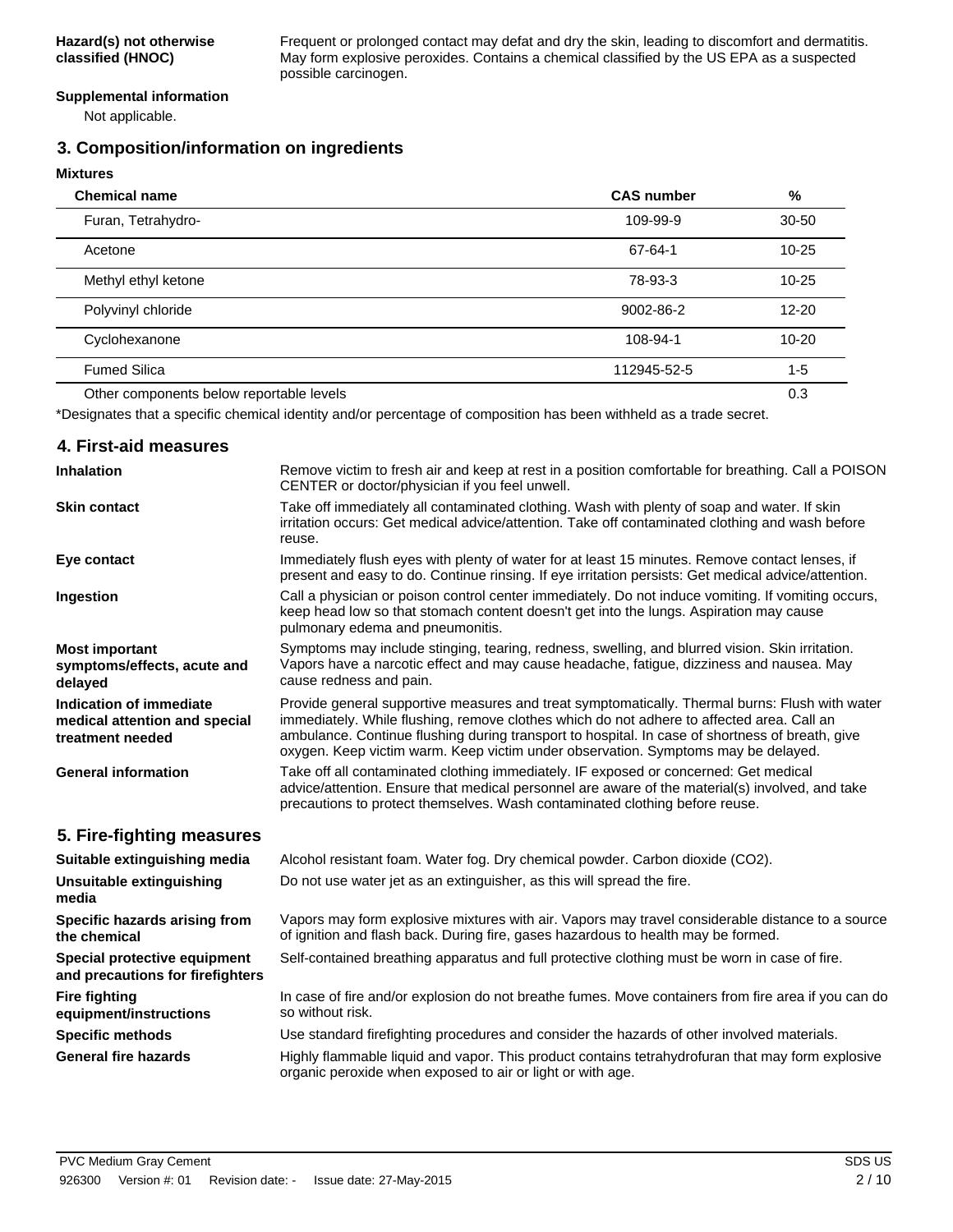### **6. Accidental release measures**

| <b>Personal precautions,</b><br>protective equipment and<br>emergency procedures | Keep unnecessary personnel away. Keep people away from and upwind of spill/leak. Keep out of<br>low areas. Eliminate all ignition sources (no smoking, flares, sparks, or flames in immediate area).<br>Wear appropriate protective equipment and clothing during clean-up. Avoid inhalation of vapors or<br>mists. Do not touch damaged containers or spilled material unless wearing appropriate protective<br>clothing. Ventilate closed spaces before entering them. Local authorities should be advised if<br>significant spillages cannot be contained. For personal protection, see section 8 of the SDS.                                                                                                                                      |
|----------------------------------------------------------------------------------|-------------------------------------------------------------------------------------------------------------------------------------------------------------------------------------------------------------------------------------------------------------------------------------------------------------------------------------------------------------------------------------------------------------------------------------------------------------------------------------------------------------------------------------------------------------------------------------------------------------------------------------------------------------------------------------------------------------------------------------------------------|
| <b>Methods and materials for</b><br>containment and cleaning up                  | Eliminate all ignition sources (no smoking, flares, sparks, or flames in immediate area). Take<br>precautionary measures against static discharge. Use only non-sparking tools. Keep combustibles<br>(wood, paper, oil, etc.) away from spilled material.                                                                                                                                                                                                                                                                                                                                                                                                                                                                                             |
|                                                                                  | Large Spills: Stop the flow of material, if this is without risk. Dike the spilled material, where this is<br>possible. Cover with plastic sheet to prevent spreading. Use a non-combustible material like<br>vermiculite, sand or earth to soak up the product and place into a container for later disposal. Use<br>water spray to reduce vapors or divert vapor cloud drift. Prevent entry into waterways, sewer,<br>basements or confined areas. Following product recovery, flush area with water.                                                                                                                                                                                                                                               |
|                                                                                  | Small Spills: Wipe up with absorbent material (e.g. cloth, fleece). Clean surface thoroughly to<br>remove residual contamination.                                                                                                                                                                                                                                                                                                                                                                                                                                                                                                                                                                                                                     |
|                                                                                  | Never return spills to original containers for re-use. For waste disposal, see section 13 of the SDS.                                                                                                                                                                                                                                                                                                                                                                                                                                                                                                                                                                                                                                                 |
| <b>Environmental precautions</b>                                                 | Avoid discharge into drains, water courses or onto the ground.                                                                                                                                                                                                                                                                                                                                                                                                                                                                                                                                                                                                                                                                                        |
| 7. Handling and storage                                                          |                                                                                                                                                                                                                                                                                                                                                                                                                                                                                                                                                                                                                                                                                                                                                       |
| <b>Precautions for safe handling</b>                                             | Vapors may form explosive mixtures with air. Do not handle, store or open near an open flame,<br>sources of heat or sources of ignition. Protect material from direct sunlight. Take precautionary<br>measures against static discharges. All equipment used when handling the product must be<br>grounded. Use non-sparking tools and explosion-proof equipment. Do not taste or swallow. Avoid<br>breathing mist or vapor. Avoid contact with skin. Avoid contact with eyes. Avoid prolonged<br>exposure. Avoid contact with clothing. Provide adequate ventilation. Wear appropriate personal<br>protective equipment. Observe good industrial hygiene practices. When using, do not eat, drink or<br>smoke. Wash hands thoroughly after handling. |
| Conditions for safe storage,<br>including any incompatibilities                  | Store locked up. Keep away from heat, sparks and open flame. Prevent electrostatic charge<br>build-up by using common bonding and grounding techniques. Store in original tightly closed<br>container. Store in a cool, dry place out of direct sunlight. Store in a well-ventilated place. Store<br>away from incompatible materials (see Section 10 of the SDS). Keep in an area equipped with<br>sprinklers.                                                                                                                                                                                                                                                                                                                                       |

## **8. Exposure controls/personal protection**

## **Occupational exposure limits**

**U.S. - OSHA**

| <b>Components</b>                                                  | <b>Type</b> | Value          | <b>Form</b>  |
|--------------------------------------------------------------------|-------------|----------------|--------------|
| Fumed Silica (CAS<br>112945-52-5)                                  | <b>TWA</b>  | $0.8$ mg/m $3$ | Unspecified. |
|                                                                    |             | 20 mppcf       | Unspecified. |
| US. OSHA Specifically Regulated Substances (29 CFR 1910.1001-1050) |             |                |              |
| <b>Components</b>                                                  | Type        | Value          |              |
| Polyvinyl chloride (CAS<br>$9002 - 86 - 2$                         | STEL        | 5 ppm          |              |
|                                                                    | <b>TWA</b>  | 1 ppm          |              |
| US. OSHA Table Z-1 Limits for Air Contaminants (29 CFR 1910.1000)  |             |                |              |
| <b>Components</b>                                                  | <b>Type</b> | Value          | <b>Form</b>  |
| Acetone (CAS 67-64-1)                                              | <b>PEL</b>  | 2400 mg/m3     |              |
|                                                                    |             | 1000 ppm       |              |
| Cyclohexanone (CAS<br>$108 - 94 - 1$                               | <b>PEL</b>  | 200 mg/m3      |              |
|                                                                    |             | 50 ppm         |              |
| Furan, Tetrahydro- (CAS<br>109-99-9)                               | <b>PEL</b>  | 590 mg/m3      |              |
|                                                                    |             | $200$ ppm      |              |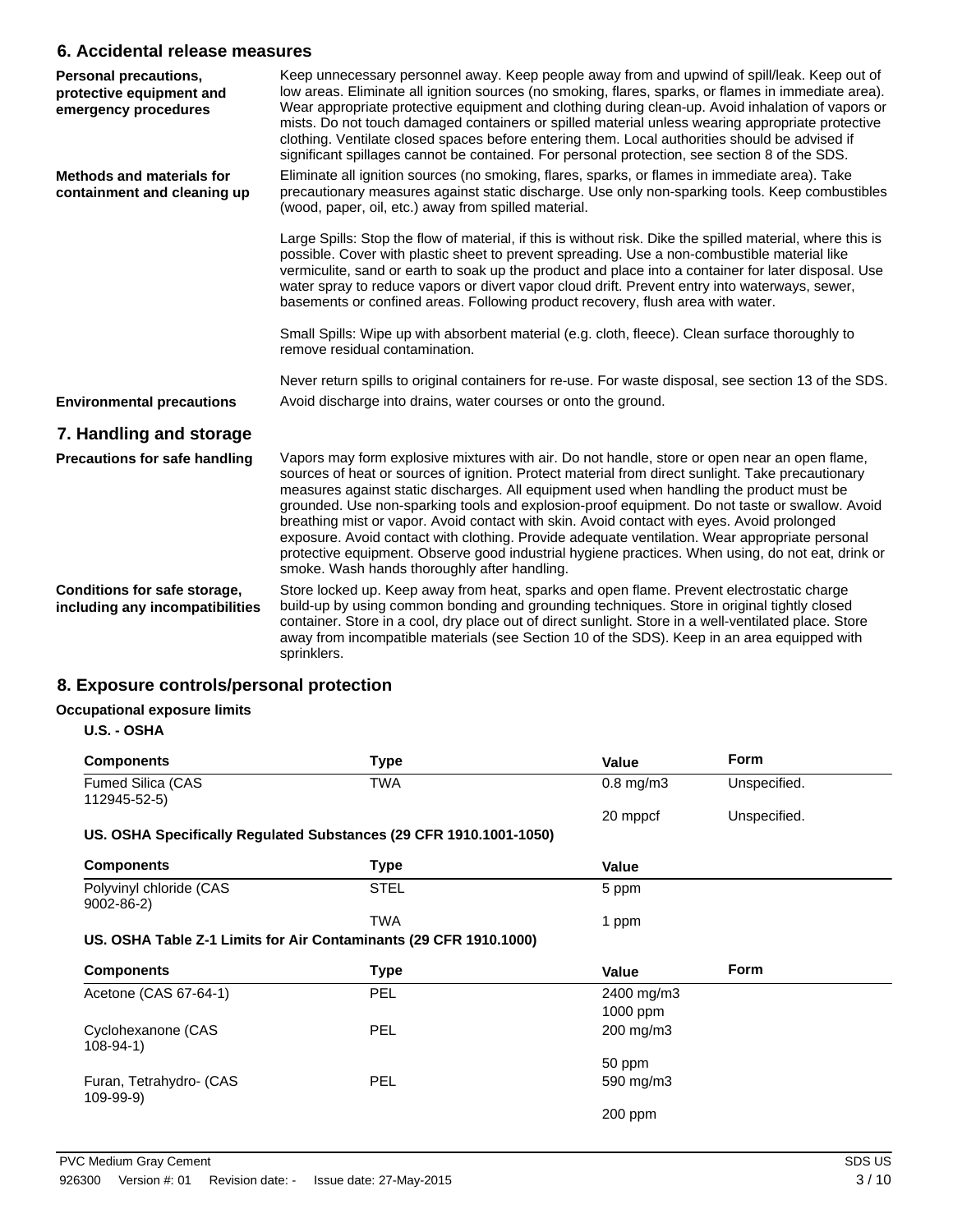#### **US. OSHA Table Z-1 Limits for Air Contaminants (29 CFR 1910.1000)**

| <b>Components</b>                                           | <b>Type</b> | Value                | Form                 |
|-------------------------------------------------------------|-------------|----------------------|----------------------|
| Methyl ethyl ketone (CAS<br>78-93-3)                        | PEL         | 590 mg/m3            |                      |
|                                                             |             | 200 ppm              |                      |
| Polyvinyl chloride (CAS<br>9002-86-2)                       | PEL         | $5$ mg/m $3$         | Respirable fraction. |
| US. OSHA Table Z-3 (29 CFR 1910.1000)                       |             | 15 mg/m3             | Total dust.          |
| <b>Components</b>                                           | <b>Type</b> | Value                |                      |
| Fumed Silica (CAS<br>112945-52-5)                           | <b>TWA</b>  | $0.8$ mg/m $3$       |                      |
|                                                             |             | 20 mppcf             |                      |
| <b>US. ACGIH Threshold Limit Values</b>                     |             |                      |                      |
| <b>Components</b>                                           | <b>Type</b> | Value                | <b>Form</b>          |
| Acetone (CAS 67-64-1)                                       | <b>STEL</b> | 750 ppm              |                      |
|                                                             | <b>TWA</b>  | 500 ppm              |                      |
| Cyclohexanone (CAS<br>$108-94-1)$                           | <b>STEL</b> | 50 ppm               |                      |
|                                                             | <b>TWA</b>  | 20 ppm               |                      |
| Furan, Tetrahydro- (CAS<br>109-99-9)                        | <b>STEL</b> | 100 ppm              |                      |
|                                                             | <b>TWA</b>  | 50 ppm               |                      |
| Methyl ethyl ketone (CAS<br>78-93-3)                        | <b>STEL</b> | 300 ppm              |                      |
|                                                             | <b>TWA</b>  | 200 ppm              |                      |
| Polyvinyl chloride (CAS<br>$9002 - 86 - 2$                  | <b>TWA</b>  | 1 $mg/m3$            | Respirable fraction. |
| <b>U.S. - NIOSH</b>                                         |             |                      |                      |
| <b>Components</b>                                           | <b>Type</b> | Value                | Form                 |
| Fumed Silica (CAS                                           | <b>REL</b>  | $6$ mg/m $3$         | Unspecified.         |
| 112945-52-5)<br>US. NIOSH: Pocket Guide to Chemical Hazards |             |                      |                      |
|                                                             |             |                      |                      |
| <b>Components</b>                                           | <b>Type</b> | <b>Value</b>         |                      |
| Acetone (CAS 67-64-1)                                       | <b>TWA</b>  | 590 mg/m3            |                      |
|                                                             |             | 250 ppm              |                      |
| Cyclohexanone (CAS<br>$108 - 94 - 1$                        | <b>TWA</b>  | 100 mg/m3            |                      |
|                                                             |             | 25 ppm               |                      |
| Fumed Silica (CAS<br>112945-52-5)                           | <b>TWA</b>  | $6$ mg/m $3$         |                      |
| Furan, Tetrahydro- (CAS<br>109-99-9)                        | <b>STEL</b> | 735 mg/m3            |                      |
|                                                             | <b>TWA</b>  | 250 ppm<br>590 mg/m3 |                      |
|                                                             |             | 200 ppm              |                      |
| Methyl ethyl ketone (CAS                                    | <b>STEL</b> | 885 mg/m3            |                      |
| $78-93-3)$                                                  |             |                      |                      |
|                                                             | <b>TWA</b>  | 300 ppm<br>590 mg/m3 |                      |
|                                                             |             | 200 ppm              |                      |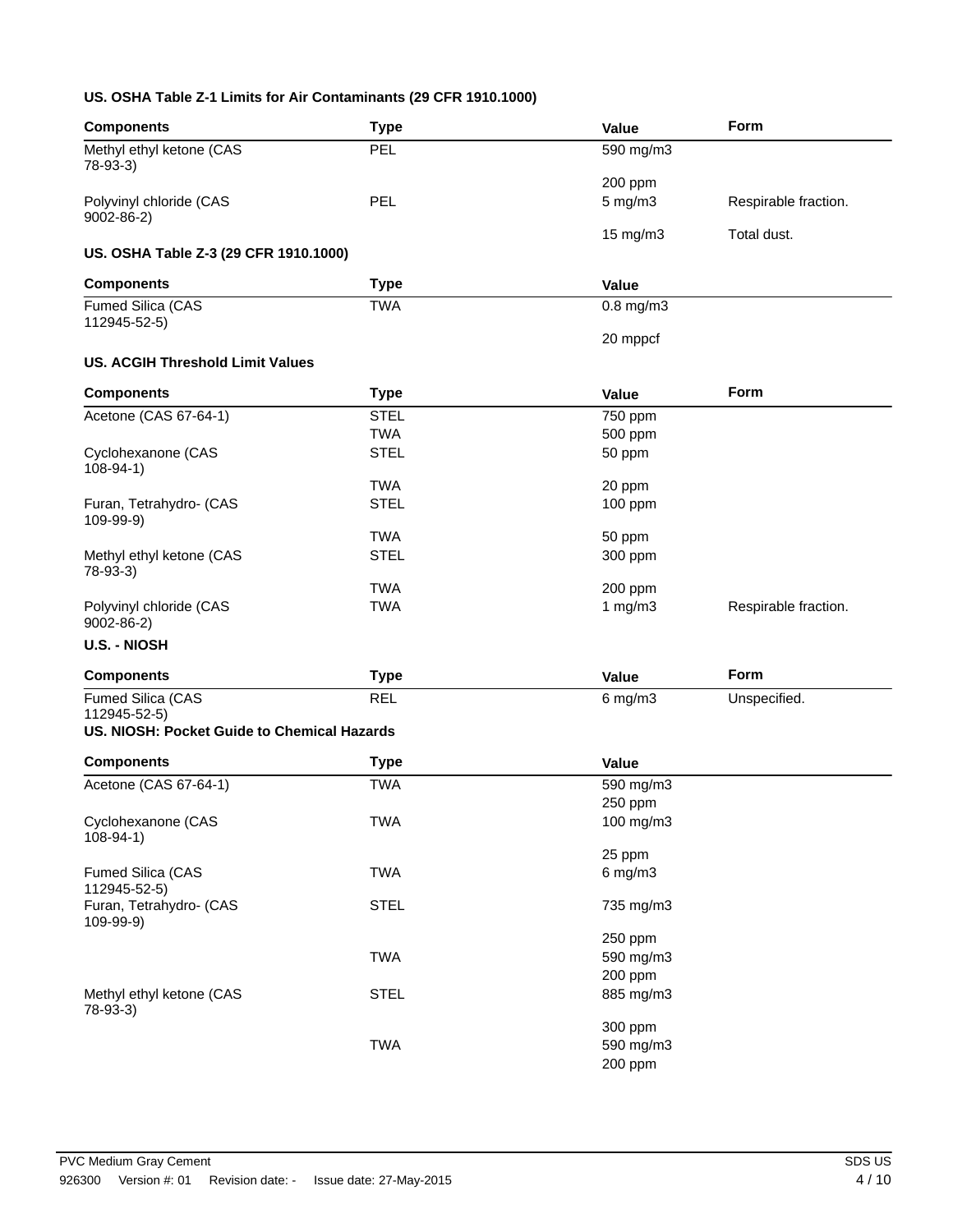### **Biological limit values ACGIH Biological Exposure Indices**

| <b>Components</b>                        |                                        | Value                                                     | <b>Determinant</b>                                                                                                                                                                                                                                        | <b>Specimen</b>                                                        | <b>Sampling Time</b>                                                                                                                                                                                                                                                                                                                                                                          |  |
|------------------------------------------|----------------------------------------|-----------------------------------------------------------|-----------------------------------------------------------------------------------------------------------------------------------------------------------------------------------------------------------------------------------------------------------|------------------------------------------------------------------------|-----------------------------------------------------------------------------------------------------------------------------------------------------------------------------------------------------------------------------------------------------------------------------------------------------------------------------------------------------------------------------------------------|--|
|                                          | Acetone (CAS 67-64-1)                  | 50 mg/l                                                   | Acetone                                                                                                                                                                                                                                                   | Urine                                                                  |                                                                                                                                                                                                                                                                                                                                                                                               |  |
| $108-94-1)$                              | Cyclohexanone (CAS                     | 80 mg/l                                                   | 1,2-Cyclohexan<br>ediol, with<br>hydrolysis                                                                                                                                                                                                               | Urine                                                                  | $\star$                                                                                                                                                                                                                                                                                                                                                                                       |  |
|                                          |                                        | $8 \text{ mg/l}$                                          | Cyclohexanol,<br>with hydrolysis                                                                                                                                                                                                                          | Urine                                                                  | $\star$                                                                                                                                                                                                                                                                                                                                                                                       |  |
| 109-99-9)                                | Furan, Tetrahydro- (CAS                | $2 \text{ mg/l}$                                          | Tetrahydrofura<br>n                                                                                                                                                                                                                                       | Urine                                                                  | $\star$                                                                                                                                                                                                                                                                                                                                                                                       |  |
| $78-93-3$                                | Methyl ethyl ketone (CAS               | $2$ mg/l                                                  | <b>MEK</b>                                                                                                                                                                                                                                                | Urine                                                                  | $\star$                                                                                                                                                                                                                                                                                                                                                                                       |  |
|                                          |                                        | * - For sampling details, please see the source document. |                                                                                                                                                                                                                                                           |                                                                        |                                                                                                                                                                                                                                                                                                                                                                                               |  |
| <b>Exposure guidelines</b>               |                                        |                                                           |                                                                                                                                                                                                                                                           |                                                                        |                                                                                                                                                                                                                                                                                                                                                                                               |  |
|                                          | US - California OELs: Skin designation |                                                           |                                                                                                                                                                                                                                                           |                                                                        |                                                                                                                                                                                                                                                                                                                                                                                               |  |
|                                          | Cyclohexanone (CAS 108-94-1)           |                                                           |                                                                                                                                                                                                                                                           | Can be absorbed through the skin.                                      |                                                                                                                                                                                                                                                                                                                                                                                               |  |
|                                          |                                        | US - Minnesota Haz Subs: Skin designation applies         |                                                                                                                                                                                                                                                           |                                                                        |                                                                                                                                                                                                                                                                                                                                                                                               |  |
|                                          | Cyclohexanone (CAS 108-94-1)           |                                                           |                                                                                                                                                                                                                                                           | Skin designation applies.                                              |                                                                                                                                                                                                                                                                                                                                                                                               |  |
|                                          | US - Tennessee OELs: Skin designation  |                                                           |                                                                                                                                                                                                                                                           |                                                                        |                                                                                                                                                                                                                                                                                                                                                                                               |  |
|                                          | Cyclohexanone (CAS 108-94-1)           |                                                           |                                                                                                                                                                                                                                                           | Can be absorbed through the skin.                                      |                                                                                                                                                                                                                                                                                                                                                                                               |  |
|                                          |                                        | US ACGIH Threshold Limit Values: Skin designation         |                                                                                                                                                                                                                                                           |                                                                        |                                                                                                                                                                                                                                                                                                                                                                                               |  |
|                                          | Cyclohexanone (CAS 108-94-1)           |                                                           |                                                                                                                                                                                                                                                           | Can be absorbed through the skin.<br>Can be absorbed through the skin. |                                                                                                                                                                                                                                                                                                                                                                                               |  |
|                                          | Furan, Tetrahydro- (CAS 109-99-9)      | US. NIOSH: Pocket Guide to Chemical Hazards               |                                                                                                                                                                                                                                                           |                                                                        |                                                                                                                                                                                                                                                                                                                                                                                               |  |
|                                          | Cyclohexanone (CAS 108-94-1)           |                                                           |                                                                                                                                                                                                                                                           | Can be absorbed through the skin.                                      |                                                                                                                                                                                                                                                                                                                                                                                               |  |
|                                          | Appropriate engineering                |                                                           |                                                                                                                                                                                                                                                           |                                                                        | Explosion-proof general and local exhaust ventilation. Good general ventilation (typically 10 air                                                                                                                                                                                                                                                                                             |  |
| controls                                 |                                        |                                                           | shower must be available when handling this product.                                                                                                                                                                                                      |                                                                        | changes per hour) should be used. Ventilation rates should be matched to conditions. If<br>applicable, use process enclosures, local exhaust ventilation, or other engineering controls to<br>maintain airborne levels below recommended exposure limits. If exposure limits have not been<br>established, maintain airborne levels to an acceptable level. Eye wash facilities and emergency |  |
|                                          |                                        |                                                           | Individual protection measures, such as personal protective equipment                                                                                                                                                                                     |                                                                        |                                                                                                                                                                                                                                                                                                                                                                                               |  |
|                                          | <b>Eye/face protection</b>             |                                                           | Wear safety glasses with side shields (or goggles).                                                                                                                                                                                                       |                                                                        |                                                                                                                                                                                                                                                                                                                                                                                               |  |
|                                          | <b>Skin protection</b>                 |                                                           |                                                                                                                                                                                                                                                           |                                                                        |                                                                                                                                                                                                                                                                                                                                                                                               |  |
|                                          | <b>Hand protection</b>                 |                                                           | Wear appropriate chemical resistant gloves.                                                                                                                                                                                                               |                                                                        |                                                                                                                                                                                                                                                                                                                                                                                               |  |
|                                          | Other                                  |                                                           | Wear appropriate chemical resistant clothing.                                                                                                                                                                                                             |                                                                        |                                                                                                                                                                                                                                                                                                                                                                                               |  |
|                                          | <b>Respiratory protection</b>          |                                                           | If engineering controls do not maintain airborne concentrations below recommended exposure<br>limits (where applicable) or to an acceptable level (in countries where exposure limits have not<br>been established), an approved respirator must be worn. |                                                                        |                                                                                                                                                                                                                                                                                                                                                                                               |  |
|                                          | <b>Thermal hazards</b>                 |                                                           | Wear appropriate thermal protective clothing, when necessary.                                                                                                                                                                                             |                                                                        |                                                                                                                                                                                                                                                                                                                                                                                               |  |
| <b>General hygiene</b><br>considerations |                                        |                                                           |                                                                                                                                                                                                                                                           |                                                                        | When using, do not eat, drink or smoke. Wash hands after handling and before eating.                                                                                                                                                                                                                                                                                                          |  |
|                                          | 9. Physical and chemical properties    |                                                           |                                                                                                                                                                                                                                                           |                                                                        |                                                                                                                                                                                                                                                                                                                                                                                               |  |
| Appearance                               |                                        |                                                           |                                                                                                                                                                                                                                                           |                                                                        |                                                                                                                                                                                                                                                                                                                                                                                               |  |
|                                          | <b>Physical state</b>                  | Liquid.                                                   |                                                                                                                                                                                                                                                           |                                                                        |                                                                                                                                                                                                                                                                                                                                                                                               |  |
| Form                                     |                                        | Opaque liquid.                                            |                                                                                                                                                                                                                                                           |                                                                        |                                                                                                                                                                                                                                                                                                                                                                                               |  |
| Color                                    |                                        | Grey.                                                     |                                                                                                                                                                                                                                                           |                                                                        |                                                                                                                                                                                                                                                                                                                                                                                               |  |
| Odor                                     |                                        | Solvent.                                                  |                                                                                                                                                                                                                                                           |                                                                        |                                                                                                                                                                                                                                                                                                                                                                                               |  |

**Evaporation rate** 5.5 - 8

**Initial boiling point and boiling**

**range**

**Odor threshold** Not available. **pH** Not available. **Melting point/freezing point** Not available.

**Flash point** 14.0 - 23.0 °F (-10.0 - -5.0 °C)

151 °F (66.11 °C)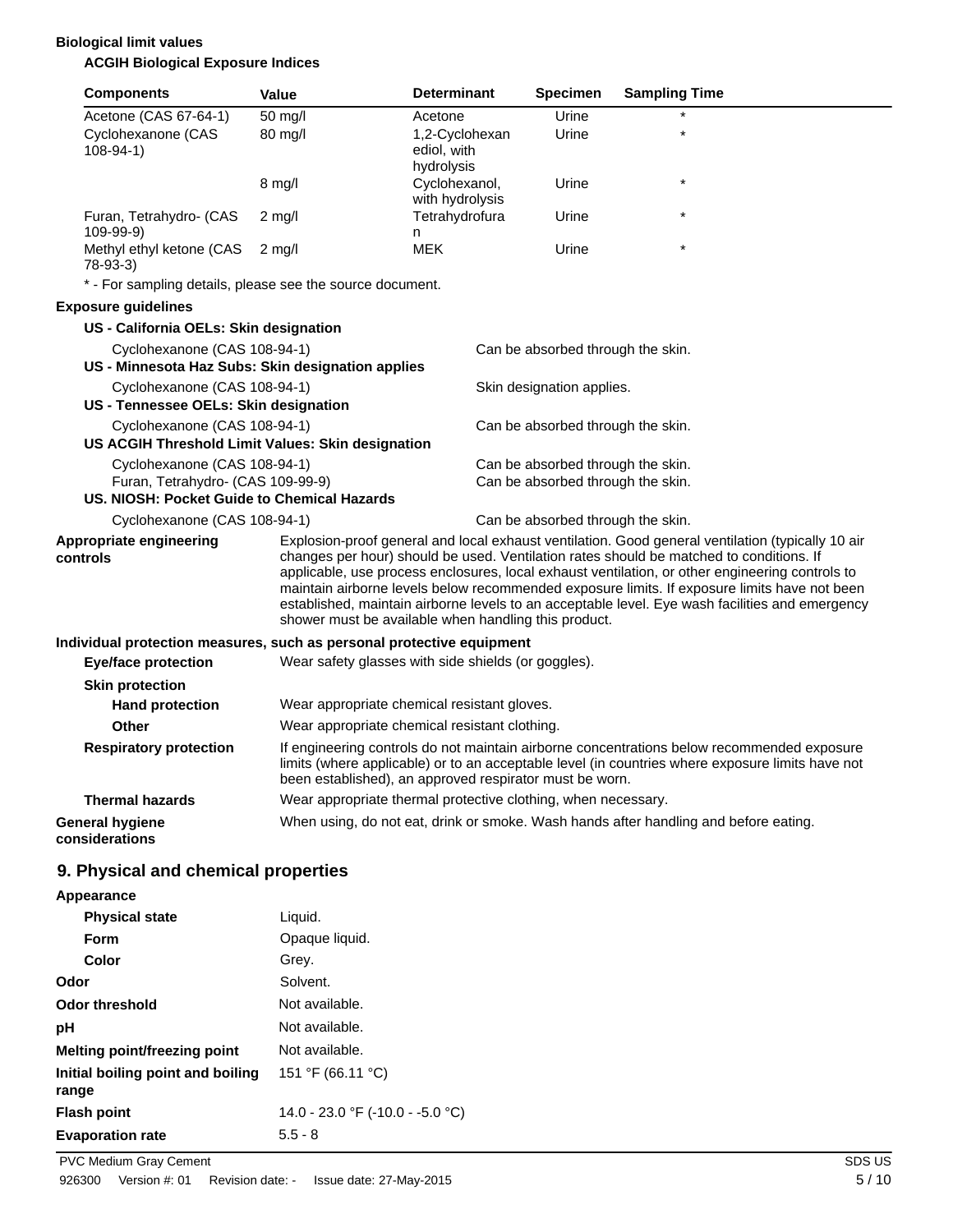| Flammability (solid, gas)                         | Not available.            |  |  |  |
|---------------------------------------------------|---------------------------|--|--|--|
| Upper/lower flammability or explosive limits      |                           |  |  |  |
| <b>Flammability limit - lower</b><br>$(\%)$       | 1.8                       |  |  |  |
| <b>Flammability limit - upper</b><br>$(\%)$       | 11.8                      |  |  |  |
| Explosive limit - lower (%)                       | Not available.            |  |  |  |
| Explosive limit - upper (%)                       | Not available.            |  |  |  |
| Vapor pressure                                    | 145 mm Hg @ 20 C          |  |  |  |
| Vapor density                                     | 2.5                       |  |  |  |
| <b>Relative density</b>                           | $0.93 + 0.02$             |  |  |  |
| Solubility(ies)                                   |                           |  |  |  |
| <b>Solubility (water)</b>                         | Negligible                |  |  |  |
| <b>Partition coefficient</b><br>(n-octanol/water) | Not available.            |  |  |  |
| <b>Auto-ignition temperature</b>                  | Not available.            |  |  |  |
| <b>Decomposition temperature</b>                  | Not available.            |  |  |  |
| <b>Viscosity</b>                                  | 1200 - 2500 cP            |  |  |  |
| <b>Viscosity temperature</b>                      | 77 °F (25 °C)             |  |  |  |
| <b>Other information</b>                          |                           |  |  |  |
| <b>Bulk density</b>                               | 7.7 lbs/gal               |  |  |  |
| VOC (Weight %)                                    | 484 g/l SCAQMD 1168/M316A |  |  |  |

## **10. Stability and reactivity**

| <b>Reactivity</b>                            | The product is stable and non-reactive under normal conditions of use, storage and transport.                                                     |
|----------------------------------------------|---------------------------------------------------------------------------------------------------------------------------------------------------|
| <b>Chemical stability</b>                    | Material is stable under normal conditions.                                                                                                       |
| <b>Possibility of hazardous</b><br>reactions | No dangerous reaction known under conditions of normal use.                                                                                       |
| <b>Conditions to avoid</b>                   | Avoid heat, sparks, open flames and other ignition sources. Avoid temperatures exceeding the<br>flash point. Contact with incompatible materials. |
| Incompatible materials                       | Acids. Strong oxidizing agents. Ammonia. Amines. Isocyanates. Caustics.                                                                           |
| <b>Hazardous decomposition</b><br>products   | No hazardous decomposition products are known.                                                                                                    |

## **11. Toxicological information**

#### **Information on likely routes of exposure**

| <b>Inhalation</b>                                                                  | May be fatal if swallowed and enters airways. Vapors have a narcotic effect and may cause<br>headache, fatigue, dizziness and nausea. Prolonged inhalation may be harmful. May cause<br>irritation to the respiratory system. |
|------------------------------------------------------------------------------------|-------------------------------------------------------------------------------------------------------------------------------------------------------------------------------------------------------------------------------|
| <b>Skin contact</b>                                                                | Causes skin irritation.                                                                                                                                                                                                       |
| Eye contact                                                                        | Causes serious eye irritation.                                                                                                                                                                                                |
| Ingestion                                                                          | May be fatal if swallowed and enters airways. Harmful if swallowed.                                                                                                                                                           |
| Symptoms related to the<br>physical, chemical and<br>toxicological characteristics | Symptoms may include stinging, tearing, redness, swelling, and blurred vision. Skin irritation. May<br>cause redness and pain. Symptoms of overexposure may be headache, dizziness, tiredness,<br>nausea and vomiting.        |

#### **Information on toxicological effects**

| <b>Acute toxicity</b>        | May be fatal if swallowed and enters airways. Narcotic effects. May cause respiratory irritation. |           |  |
|------------------------------|---------------------------------------------------------------------------------------------------|-----------|--|
| <b>Components</b>            | <b>Test Results</b><br><b>Species</b>                                                             |           |  |
| Cyclohexanone (CAS 108-94-1) |                                                                                                   |           |  |
| <b>Acute</b>                 |                                                                                                   |           |  |
| Dermal                       |                                                                                                   |           |  |
| LD50                         | Rabbit                                                                                            | 948 mg/kg |  |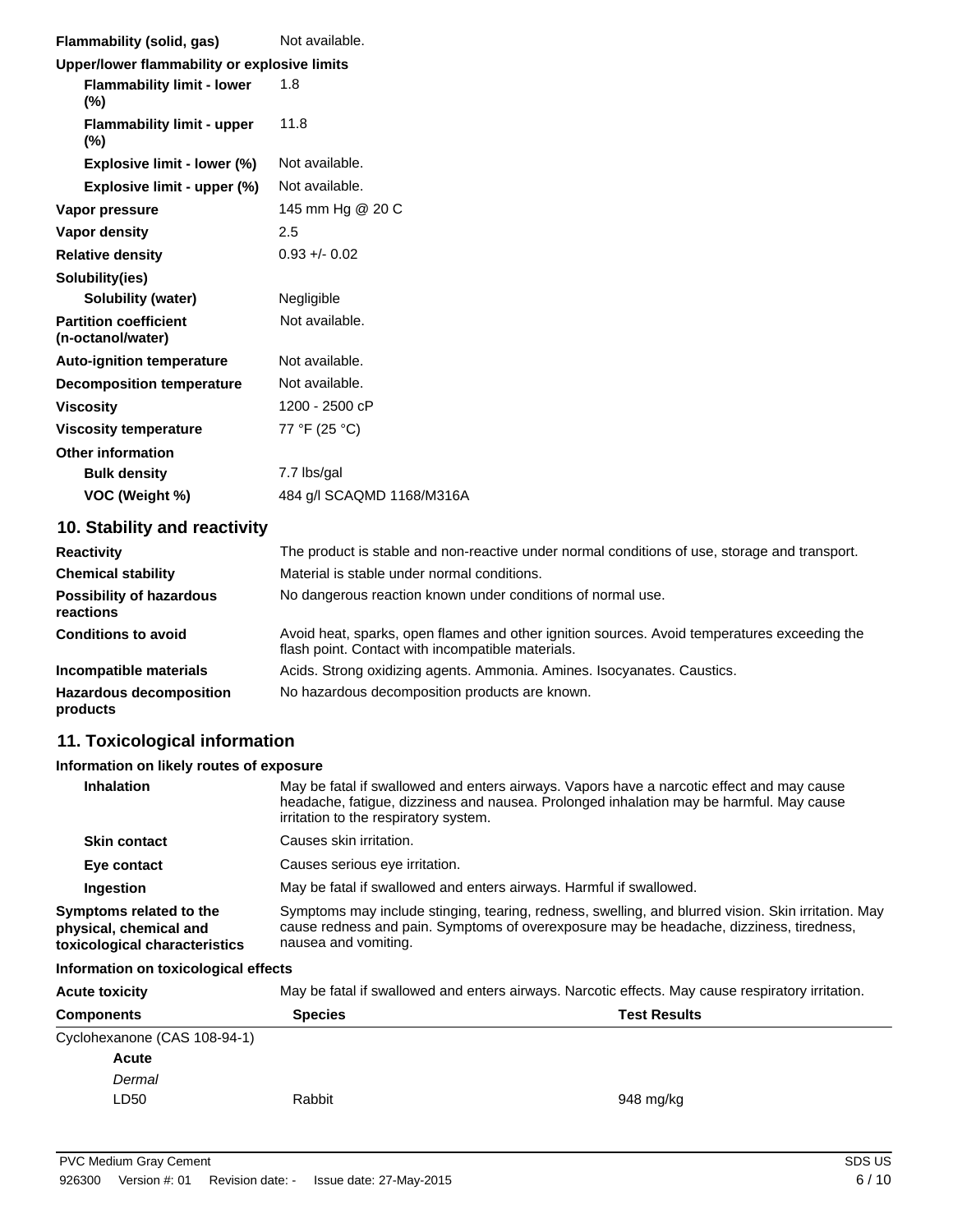| <b>Components</b>                                                                                                                                                      | <b>Species</b>                                                                                                                                                                                                                                                                                                                                                                                                                                                                                                                                                                                                                                                                                                                                                                                                                                                                                                                                                                                                                                                                                                                                                                     |                                                                                          | <b>Test Results</b>                                                                                                                                                                                   |
|------------------------------------------------------------------------------------------------------------------------------------------------------------------------|------------------------------------------------------------------------------------------------------------------------------------------------------------------------------------------------------------------------------------------------------------------------------------------------------------------------------------------------------------------------------------------------------------------------------------------------------------------------------------------------------------------------------------------------------------------------------------------------------------------------------------------------------------------------------------------------------------------------------------------------------------------------------------------------------------------------------------------------------------------------------------------------------------------------------------------------------------------------------------------------------------------------------------------------------------------------------------------------------------------------------------------------------------------------------------|------------------------------------------------------------------------------------------|-------------------------------------------------------------------------------------------------------------------------------------------------------------------------------------------------------|
| Inhalation<br>LC50                                                                                                                                                     | Rat                                                                                                                                                                                                                                                                                                                                                                                                                                                                                                                                                                                                                                                                                                                                                                                                                                                                                                                                                                                                                                                                                                                                                                                |                                                                                          | 8000 ppm, 4 hours                                                                                                                                                                                     |
| Oral                                                                                                                                                                   |                                                                                                                                                                                                                                                                                                                                                                                                                                                                                                                                                                                                                                                                                                                                                                                                                                                                                                                                                                                                                                                                                                                                                                                    |                                                                                          |                                                                                                                                                                                                       |
| LD50                                                                                                                                                                   | Rat                                                                                                                                                                                                                                                                                                                                                                                                                                                                                                                                                                                                                                                                                                                                                                                                                                                                                                                                                                                                                                                                                                                                                                                |                                                                                          | 1540 mg/kg                                                                                                                                                                                            |
|                                                                                                                                                                        |                                                                                                                                                                                                                                                                                                                                                                                                                                                                                                                                                                                                                                                                                                                                                                                                                                                                                                                                                                                                                                                                                                                                                                                    | * Estimates for product may be based on additional component data not shown.             |                                                                                                                                                                                                       |
| <b>Skin corrosion/irritation</b>                                                                                                                                       | Causes skin irritation.                                                                                                                                                                                                                                                                                                                                                                                                                                                                                                                                                                                                                                                                                                                                                                                                                                                                                                                                                                                                                                                                                                                                                            |                                                                                          |                                                                                                                                                                                                       |
| Serious eye damage/eye<br><i>irritation</i>                                                                                                                            |                                                                                                                                                                                                                                                                                                                                                                                                                                                                                                                                                                                                                                                                                                                                                                                                                                                                                                                                                                                                                                                                                                                                                                                    | Causes serious eye irritation.                                                           |                                                                                                                                                                                                       |
| Respiratory or skin sensitization                                                                                                                                      |                                                                                                                                                                                                                                                                                                                                                                                                                                                                                                                                                                                                                                                                                                                                                                                                                                                                                                                                                                                                                                                                                                                                                                                    |                                                                                          |                                                                                                                                                                                                       |
| <b>Respiratory sensitization</b>                                                                                                                                       | Not available.                                                                                                                                                                                                                                                                                                                                                                                                                                                                                                                                                                                                                                                                                                                                                                                                                                                                                                                                                                                                                                                                                                                                                                     |                                                                                          |                                                                                                                                                                                                       |
| <b>Skin sensitization</b>                                                                                                                                              |                                                                                                                                                                                                                                                                                                                                                                                                                                                                                                                                                                                                                                                                                                                                                                                                                                                                                                                                                                                                                                                                                                                                                                                    | This product is not expected to cause skin sensitization.                                |                                                                                                                                                                                                       |
| Germ cell mutagenicity                                                                                                                                                 | mutagenic or genotoxic.                                                                                                                                                                                                                                                                                                                                                                                                                                                                                                                                                                                                                                                                                                                                                                                                                                                                                                                                                                                                                                                                                                                                                            | No data available to indicate product or any components present at greater than 0.1% are |                                                                                                                                                                                                       |
| Carcinogenicity                                                                                                                                                        | Suspected of causing cancer. In 2012 USEPA Integrated Risk Information System (IRIS)<br>reviewed a two species inhalation lifetime study on THF conducted by NTP (1998). Male rats<br>developed renal tumors and female mice developed liver tumors while neither the female rats nor<br>the male mice showed similar results. Because the carcinogenic mechanisms could not be<br>identified clearly in either species for either tumor, the EPA determined that the male rat and<br>female mouse findings are relevant to the assessment of carcinogenic potential in humans.<br>Therefore, the IRIS review concludes that these data in aggregate indicate that there is<br>"suggestive evidence of carcinogenic potential" following exposure to THF by all routes of<br>exposure. This product contains polyvinyl chloride (PVC) that is not a fabricated product, and is<br>therefore, defined and regulated as a toxic and hazardous substance under 29 C.F.R. §<br>1910.1017 due to the presumed presence of residual vinyl chloride monomer. The concentrations<br>of residual vinyl chloride calculated to be contained in this product are well below the threshold for |                                                                                          |                                                                                                                                                                                                       |
| IARC Monographs. Overall Evaluation of Carcinogenicity                                                                                                                 |                                                                                                                                                                                                                                                                                                                                                                                                                                                                                                                                                                                                                                                                                                                                                                                                                                                                                                                                                                                                                                                                                                                                                                                    | classification in accordance with 29 C.F.R. § 1910.1200.                                 |                                                                                                                                                                                                       |
| Cyclohexanone (CAS 108-94-1)<br>Fumed Silica (CAS 112945-52-5)<br>Polyvinyl chloride (CAS 9002-86-2)<br>OSHA Specifically Regulated Substances (29 CFR 1910.1001-1050) |                                                                                                                                                                                                                                                                                                                                                                                                                                                                                                                                                                                                                                                                                                                                                                                                                                                                                                                                                                                                                                                                                                                                                                                    |                                                                                          | 3 Not classifiable as to carcinogenicity to humans.<br>3 Not classifiable as to carcinogenicity to humans.<br>3 Not classifiable as to carcinogenicity to humans.                                     |
| Polyvinyl chloride (CAS 9002-86-2)                                                                                                                                     |                                                                                                                                                                                                                                                                                                                                                                                                                                                                                                                                                                                                                                                                                                                                                                                                                                                                                                                                                                                                                                                                                                                                                                                    | Cancer                                                                                   |                                                                                                                                                                                                       |
| <b>Reproductive toxicity</b>                                                                                                                                           |                                                                                                                                                                                                                                                                                                                                                                                                                                                                                                                                                                                                                                                                                                                                                                                                                                                                                                                                                                                                                                                                                                                                                                                    | This product is not expected to cause reproductive or developmental effects.             |                                                                                                                                                                                                       |
| Specific target organ toxicity -<br>single exposure                                                                                                                    |                                                                                                                                                                                                                                                                                                                                                                                                                                                                                                                                                                                                                                                                                                                                                                                                                                                                                                                                                                                                                                                                                                                                                                                    | Respiratory tract irritation. Narcotic effects.                                          |                                                                                                                                                                                                       |
| Specific target organ toxicity -<br>repeated exposure                                                                                                                  | Not classified.                                                                                                                                                                                                                                                                                                                                                                                                                                                                                                                                                                                                                                                                                                                                                                                                                                                                                                                                                                                                                                                                                                                                                                    |                                                                                          |                                                                                                                                                                                                       |
| <b>Aspiration hazard</b>                                                                                                                                               |                                                                                                                                                                                                                                                                                                                                                                                                                                                                                                                                                                                                                                                                                                                                                                                                                                                                                                                                                                                                                                                                                                                                                                                    | May be fatal if swallowed and enters airways.                                            |                                                                                                                                                                                                       |
| <b>Chronic effects</b>                                                                                                                                                 |                                                                                                                                                                                                                                                                                                                                                                                                                                                                                                                                                                                                                                                                                                                                                                                                                                                                                                                                                                                                                                                                                                                                                                                    | Prolonged inhalation may be harmful.                                                     |                                                                                                                                                                                                       |
| 12. Ecological information                                                                                                                                             |                                                                                                                                                                                                                                                                                                                                                                                                                                                                                                                                                                                                                                                                                                                                                                                                                                                                                                                                                                                                                                                                                                                                                                                    |                                                                                          |                                                                                                                                                                                                       |
| <b>Ecotoxicity</b>                                                                                                                                                     |                                                                                                                                                                                                                                                                                                                                                                                                                                                                                                                                                                                                                                                                                                                                                                                                                                                                                                                                                                                                                                                                                                                                                                                    |                                                                                          | The product is not classified as environmentally hazardous. However, this does not exclude the<br>possibility that large or frequent spills can have a harmful or damaging effect on the environment. |
| <b>Components</b>                                                                                                                                                      |                                                                                                                                                                                                                                                                                                                                                                                                                                                                                                                                                                                                                                                                                                                                                                                                                                                                                                                                                                                                                                                                                                                                                                                    | <b>Species</b>                                                                           | <b>Test Results</b>                                                                                                                                                                                   |
| Cyclohexanone (CAS 108-94-1)                                                                                                                                           |                                                                                                                                                                                                                                                                                                                                                                                                                                                                                                                                                                                                                                                                                                                                                                                                                                                                                                                                                                                                                                                                                                                                                                                    |                                                                                          |                                                                                                                                                                                                       |
| <b>Aquatic</b>                                                                                                                                                         |                                                                                                                                                                                                                                                                                                                                                                                                                                                                                                                                                                                                                                                                                                                                                                                                                                                                                                                                                                                                                                                                                                                                                                                    |                                                                                          |                                                                                                                                                                                                       |
| Fish                                                                                                                                                                   | <b>LC50</b>                                                                                                                                                                                                                                                                                                                                                                                                                                                                                                                                                                                                                                                                                                                                                                                                                                                                                                                                                                                                                                                                                                                                                                        | Fathead minnow (Pimephales promelas) 481 - 578 mg/l, 96 hours                            |                                                                                                                                                                                                       |
|                                                                                                                                                                        |                                                                                                                                                                                                                                                                                                                                                                                                                                                                                                                                                                                                                                                                                                                                                                                                                                                                                                                                                                                                                                                                                                                                                                                    | * Estimates for product may be based on additional component data not shown.             |                                                                                                                                                                                                       |
| Persistence and degradability                                                                                                                                          |                                                                                                                                                                                                                                                                                                                                                                                                                                                                                                                                                                                                                                                                                                                                                                                                                                                                                                                                                                                                                                                                                                                                                                                    | No data is available on the degradability of this product.                               |                                                                                                                                                                                                       |
| <b>Bioaccumulative potential</b>                                                                                                                                       | No data available.                                                                                                                                                                                                                                                                                                                                                                                                                                                                                                                                                                                                                                                                                                                                                                                                                                                                                                                                                                                                                                                                                                                                                                 |                                                                                          |                                                                                                                                                                                                       |
| Partition coefficient n-octanol / water (log Kow)                                                                                                                      |                                                                                                                                                                                                                                                                                                                                                                                                                                                                                                                                                                                                                                                                                                                                                                                                                                                                                                                                                                                                                                                                                                                                                                                    |                                                                                          |                                                                                                                                                                                                       |
| Acetone (CAS 67-64-1)                                                                                                                                                  |                                                                                                                                                                                                                                                                                                                                                                                                                                                                                                                                                                                                                                                                                                                                                                                                                                                                                                                                                                                                                                                                                                                                                                                    | -0.24                                                                                    |                                                                                                                                                                                                       |
| Cyclohexanone (CAS 108-94-1)<br>Furan, Tetrahydro- (CAS 109-99-9)                                                                                                      |                                                                                                                                                                                                                                                                                                                                                                                                                                                                                                                                                                                                                                                                                                                                                                                                                                                                                                                                                                                                                                                                                                                                                                                    | 0.81<br>0.46                                                                             |                                                                                                                                                                                                       |
| Methyl ethyl ketone (CAS 78-93-3)                                                                                                                                      |                                                                                                                                                                                                                                                                                                                                                                                                                                                                                                                                                                                                                                                                                                                                                                                                                                                                                                                                                                                                                                                                                                                                                                                    | 0.29                                                                                     |                                                                                                                                                                                                       |
| PVC Medium Gray Cement                                                                                                                                                 |                                                                                                                                                                                                                                                                                                                                                                                                                                                                                                                                                                                                                                                                                                                                                                                                                                                                                                                                                                                                                                                                                                                                                                                    |                                                                                          | SDS US                                                                                                                                                                                                |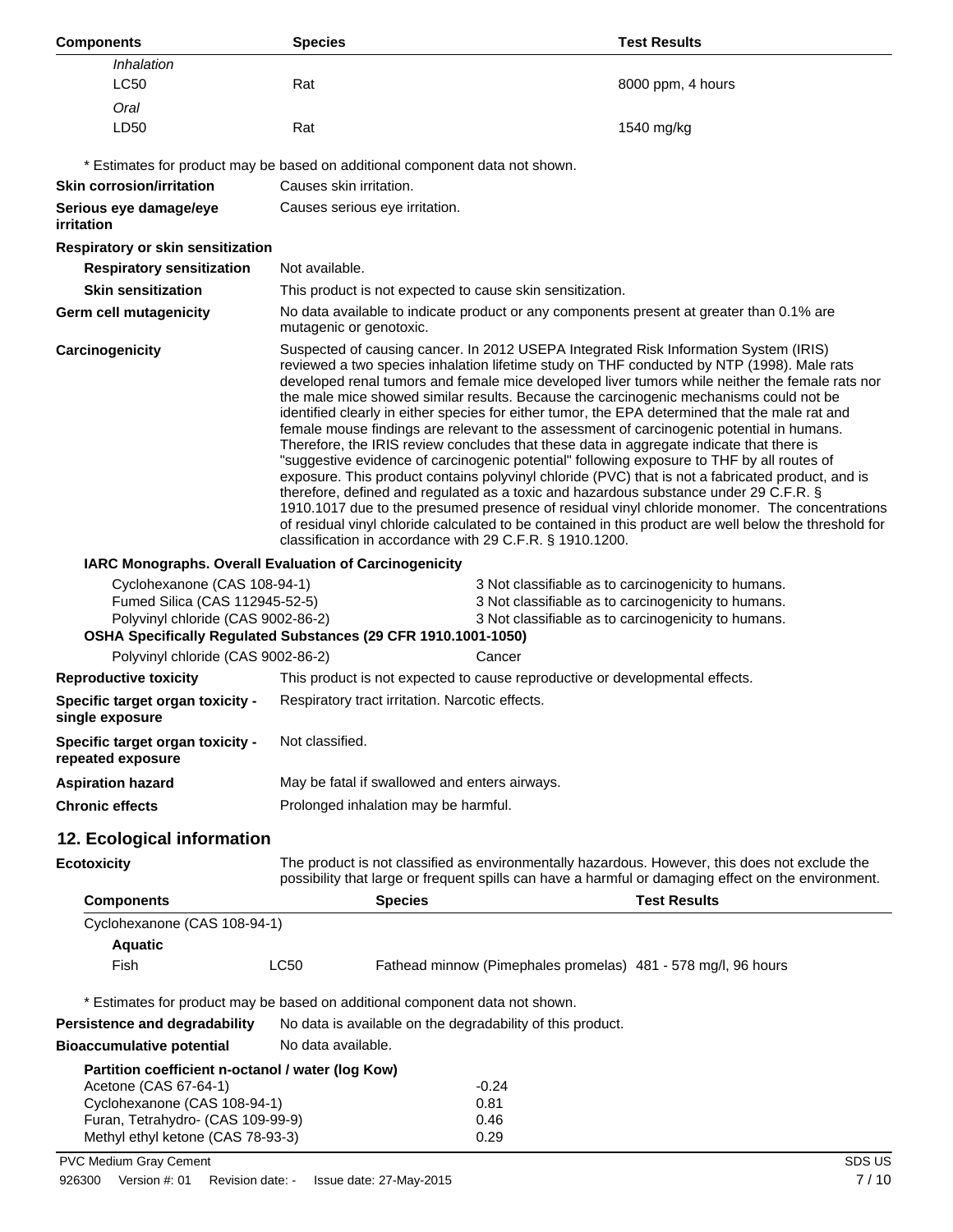| <b>Mobility in soil</b> | No data available.                                                                                                                                                                         |
|-------------------------|--------------------------------------------------------------------------------------------------------------------------------------------------------------------------------------------|
| Other adverse effects   | No other adverse environmental effects (e.g. ozone depletion, photochemical ozone creation<br>potential, endocrine disruption, global warming potential) are expected from this component. |

## **13. Disposal considerations**

| <b>Disposal instructions</b>             | Collect and reclaim or dispose in sealed containers at licensed waste disposal site. This material<br>and its container must be disposed of as hazardous waste. Do not allow this material to drain into<br>sewers/water supplies. Do not contaminate ponds, waterways or ditches with chemical or used<br>container. Dispose of contents/container in accordance with local/regional/national/international<br>regulations. |
|------------------------------------------|------------------------------------------------------------------------------------------------------------------------------------------------------------------------------------------------------------------------------------------------------------------------------------------------------------------------------------------------------------------------------------------------------------------------------|
| Local disposal regulations               | Dispose in accordance with all applicable regulations.                                                                                                                                                                                                                                                                                                                                                                       |
| Hazardous waste code                     | The waste code should be assigned in discussion between the user, the producer and the waste<br>disposal company.                                                                                                                                                                                                                                                                                                            |
| Waste from residues / unused<br>products | Dispose of in accordance with local regulations. Empty containers or liners may retain some<br>product residues. This material and its container must be disposed of in a safe manner (see:<br>Disposal instructions).                                                                                                                                                                                                       |
| Contaminated packaging                   | Empty containers should be taken to an approved waste handling site for recycling or disposal.<br>Since emptied containers may retain product residue, follow label warnings even after container is<br>emptied.                                                                                                                                                                                                             |

## **14. Transport information**

| DOT                                                                            |                                                                                                      |
|--------------------------------------------------------------------------------|------------------------------------------------------------------------------------------------------|
| UN number                                                                      | UN1133                                                                                               |
| UN proper shipping name                                                        | Adhesives                                                                                            |
| <b>Transport hazard class(es)</b>                                              |                                                                                                      |
| <b>Class</b>                                                                   | 3                                                                                                    |
| <b>Subsidiary risk</b>                                                         |                                                                                                      |
| Label(s)                                                                       | 3                                                                                                    |
| <b>Packing group</b>                                                           | $\mathbf{H}$                                                                                         |
|                                                                                | Special precautions for user Read safety instructions, SDS and emergency procedures before handling. |
| <b>Special provisions</b>                                                      | T11, TP1, TP8, TP27                                                                                  |
| <b>Packaging exceptions</b>                                                    | 150                                                                                                  |
| Packaging non bulk                                                             | 201                                                                                                  |
| Packaging bulk                                                                 | 243                                                                                                  |
| <b>IATA</b>                                                                    |                                                                                                      |
| <b>UN number</b>                                                               | UN1133                                                                                               |
| UN proper shipping name                                                        | Adhesives                                                                                            |
| <b>Transport hazard class(es)</b>                                              |                                                                                                      |
| <b>Class</b>                                                                   | 3                                                                                                    |
| <b>Subsidiary risk</b>                                                         | ÷,                                                                                                   |
| <b>Packing group</b>                                                           | $\mathbf{H}$                                                                                         |
| <b>Environmental hazards</b>                                                   | No.                                                                                                  |
| <b>ERG Code</b>                                                                | 31                                                                                                   |
|                                                                                | Special precautions for user Read safety instructions, SDS and emergency procedures before handling. |
| <b>IMDG</b>                                                                    |                                                                                                      |
| <b>UN number</b>                                                               | <b>UN1133</b>                                                                                        |
| UN proper shipping name                                                        | <b>ADHESIVES</b>                                                                                     |
| <b>Transport hazard class(es)</b>                                              |                                                                                                      |
| <b>Class</b>                                                                   | 3                                                                                                    |
| <b>Subsidiary risk</b>                                                         | ä,                                                                                                   |
| <b>Packing group</b>                                                           | $\mathbf{H}$                                                                                         |
| <b>Environmental hazards</b>                                                   |                                                                                                      |
| <b>Marine pollutant</b>                                                        | No.                                                                                                  |
| EmS                                                                            | F-E, S-D                                                                                             |
|                                                                                | Special precautions for user Read safety instructions, SDS and emergency procedures before handling. |
| Transport in bulk according to<br>Annex II of MARPOL 73/78 and<br>the IBC Code | Not available.                                                                                       |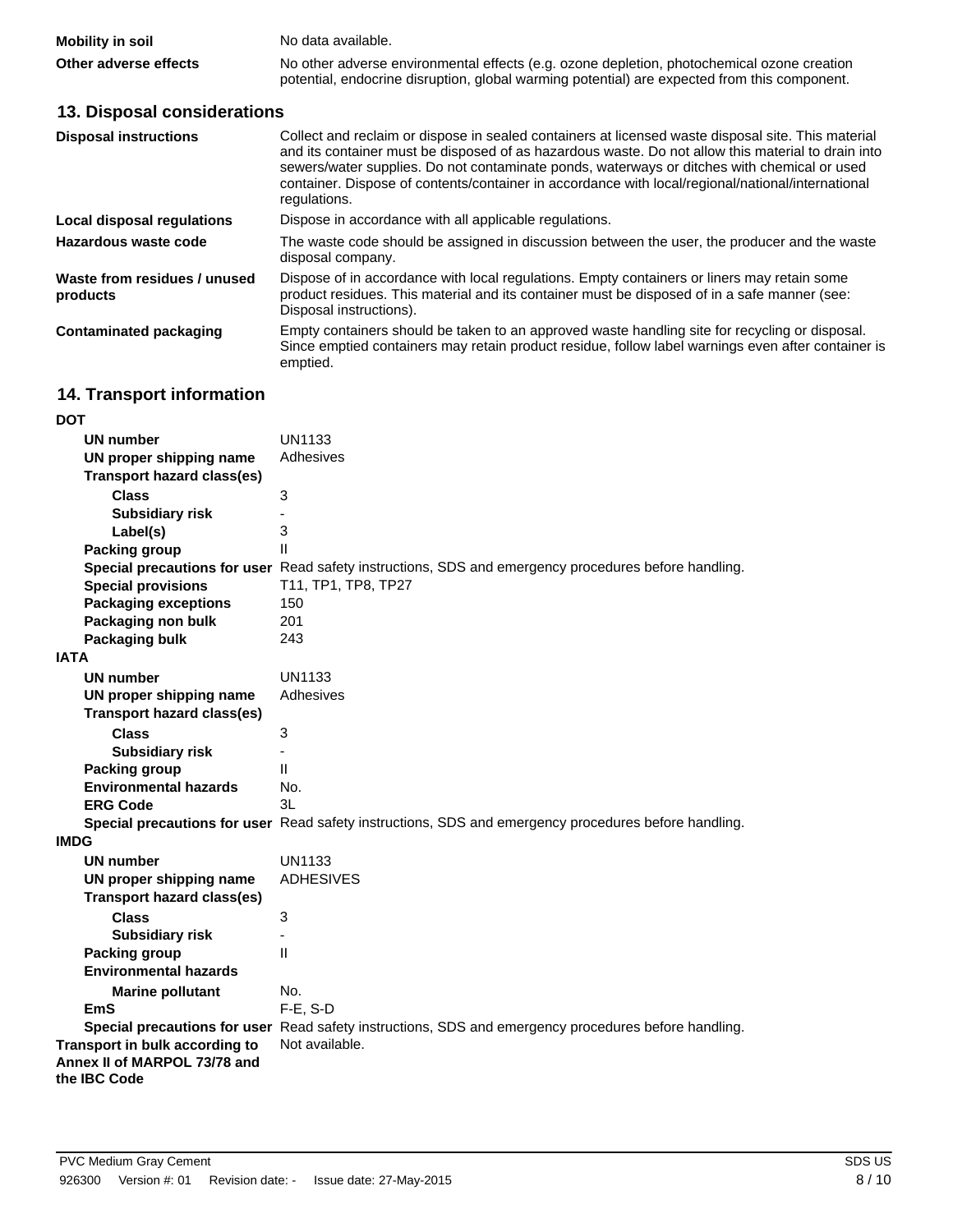## **15. Regulatory information**

| 15. Regulatory information                                          |                                                                                        |                                                                                                             |
|---------------------------------------------------------------------|----------------------------------------------------------------------------------------|-------------------------------------------------------------------------------------------------------------|
| <b>US federal regulations</b>                                       | Standard, 29 CFR 1910.1200.<br>All components are on the U.S. EPA TSCA Inventory List. | This product is a "Hazardous Chemical" as defined by the OSHA Hazard Communication                          |
|                                                                     | TSCA Section 12(b) Export Notification (40 CFR 707, Subpt. D)                          |                                                                                                             |
| Not regulated.                                                      |                                                                                        |                                                                                                             |
|                                                                     | OSHA Specifically Regulated Substances (29 CFR 1910.1001-1050)                         |                                                                                                             |
| Polyvinyl chloride (CAS 9002-86-2)                                  |                                                                                        | Cancer                                                                                                      |
|                                                                     |                                                                                        | Central nervous system<br>Liver                                                                             |
|                                                                     |                                                                                        | <b>Blood</b>                                                                                                |
|                                                                     |                                                                                        | Flammability                                                                                                |
| <b>CERCLA Hazardous Substance List (40 CFR 302.4)</b>               |                                                                                        |                                                                                                             |
| Acetone (CAS 67-64-1)                                               |                                                                                        | <b>LISTED</b><br><b>LISTED</b>                                                                              |
| Cyclohexanone (CAS 108-94-1)<br>Furan, Tetrahydro- (CAS 109-99-9)   |                                                                                        | <b>LISTED</b>                                                                                               |
| Methyl ethyl ketone (CAS 78-93-3)                                   |                                                                                        | <b>LISTED</b>                                                                                               |
| Superfund Amendments and Reauthorization Act of 1986 (SARA)         |                                                                                        |                                                                                                             |
| <b>Hazard categories</b>                                            | Immediate Hazard - Yes                                                                 |                                                                                                             |
|                                                                     | Delayed Hazard - No<br>Fire Hazard - Yes                                               |                                                                                                             |
|                                                                     | Pressure Hazard - No                                                                   |                                                                                                             |
|                                                                     | Reactivity Hazard - No                                                                 |                                                                                                             |
| SARA 302 Extremely hazardous substance                              |                                                                                        |                                                                                                             |
| Not listed.                                                         |                                                                                        |                                                                                                             |
| SARA 311/312 Hazardous<br>chemical                                  | No                                                                                     |                                                                                                             |
| SARA 313 (TRI reporting)<br>Not regulated.                          |                                                                                        |                                                                                                             |
| Other federal regulations                                           |                                                                                        |                                                                                                             |
|                                                                     | Clean Air Act (CAA) Section 112 Hazardous Air Pollutants (HAPs) List                   |                                                                                                             |
| Not regulated.                                                      |                                                                                        |                                                                                                             |
|                                                                     | Clean Air Act (CAA) Section 112(r) Accidental Release Prevention (40 CFR 68.130)       |                                                                                                             |
| Not regulated.                                                      |                                                                                        |                                                                                                             |
| <b>Safe Drinking Water Act</b><br>(SDWA)                            | Not regulated.                                                                         |                                                                                                             |
| <b>Chemical Code Number</b>                                         |                                                                                        | Drug Enforcement Administration (DEA). List 2, Essential Chemicals (21 CFR 1310.02(b) and 1310.04(f)(2) and |
| Acetone (CAS 67-64-1)                                               |                                                                                        | 6532                                                                                                        |
| Methyl ethyl ketone (CAS 78-93-3)                                   |                                                                                        | 6714<br>Drug Enforcement Administration (DEA). List 1 & 2 Exempt Chemical Mixtures (21 CFR 1310.12(c))      |
| Acetone (CAS 67-64-1)                                               |                                                                                        | 35 %WV                                                                                                      |
| Methyl ethyl ketone (CAS 78-93-3)                                   |                                                                                        | 35 %WV                                                                                                      |
|                                                                     | <b>DEA Exempt Chemical Mixtures Code Number</b>                                        |                                                                                                             |
| Acetone (CAS 67-64-1)<br>Methyl ethyl ketone (CAS 78-93-3)          |                                                                                        | 6532<br>6714                                                                                                |
| <b>US state regulations</b>                                         |                                                                                        |                                                                                                             |
| US. Massachusetts RTK - Substance List                              |                                                                                        |                                                                                                             |
| Acetone (CAS 67-64-1)                                               |                                                                                        |                                                                                                             |
| Cyclohexanone (CAS 108-94-1)                                        |                                                                                        |                                                                                                             |
| Fumed Silica (CAS 112945-52-5)<br>Furan, Tetrahydro- (CAS 109-99-9) |                                                                                        |                                                                                                             |
| Methyl ethyl ketone (CAS 78-93-3)                                   |                                                                                        |                                                                                                             |
|                                                                     | US. New Jersey Worker and Community Right-to-Know Act                                  |                                                                                                             |
| Acetone (CAS 67-64-1)<br>Cyclohexanone (CAS 108-94-1)               |                                                                                        |                                                                                                             |

Cyclohexanone (CAS 108-94-1) Furan, Tetrahydro- (CAS 109-99-9) Methyl ethyl ketone (CAS 78-93-3)